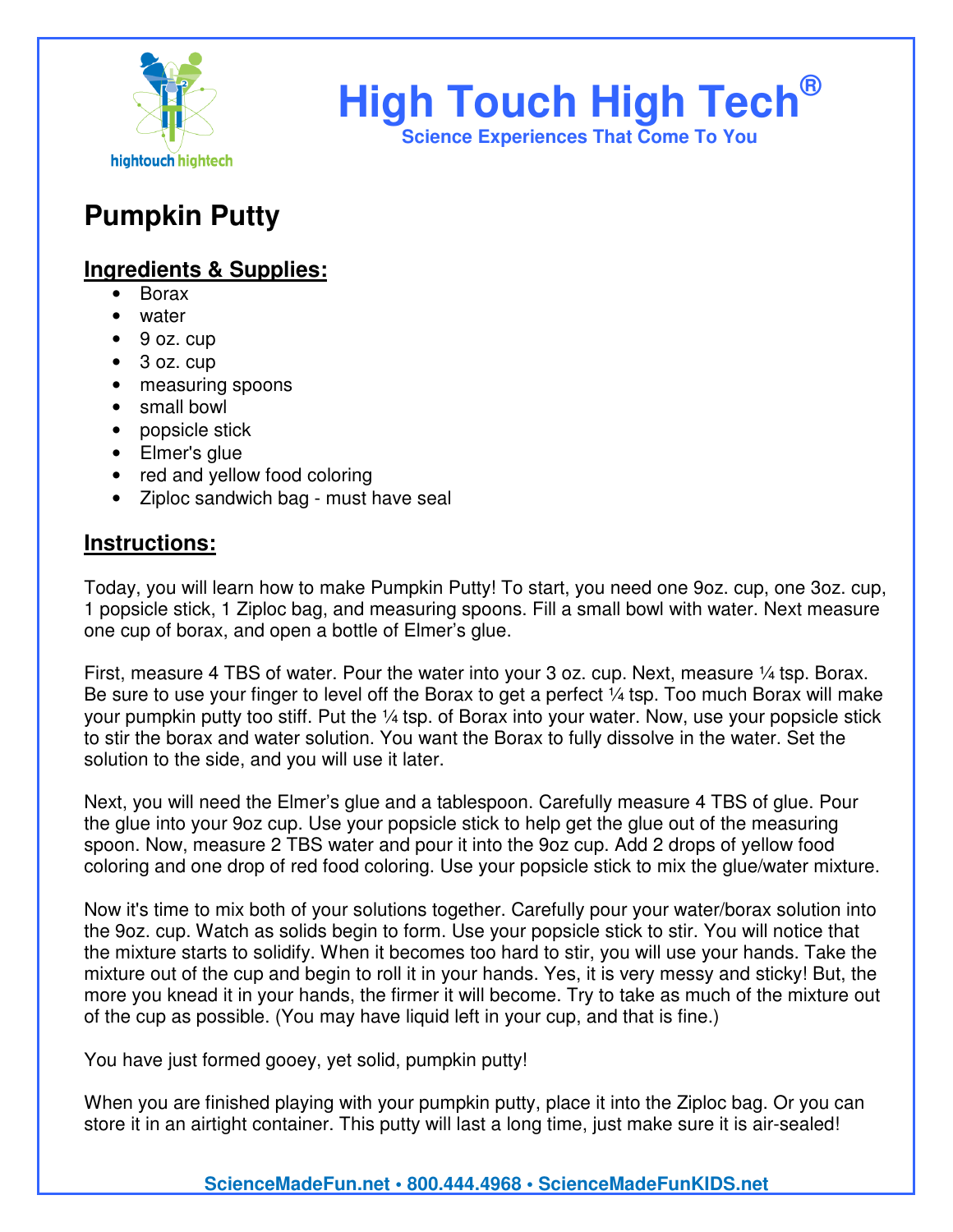

# **High Touch High Tech®**

**Science Experiences That Come To You** 

### **The Science Behind It:**

To understand how pumpkin putty works, you have to take a dive into the concept of fluid chemistry. You probably think of water when you hear the word fluid, but to chemists and physicists, a fluid is any substance that has no fixed shape and yields easily to external pressure.

A key property of fluids is something known as viscosity, which measures how much a fluid resists flow at a certain temperature. The viscosity of a material depends only on temperature. Chemists classify such materials as Newtonian fluids in honor of Isaac Newton, who pictured a fluid as a series of layers sliding past each other and reasoned that viscosity is the result of friction between these layers.

Pumpkin putty is a non-Newtonian fluid; its viscosity depends on both temperature and on the force applied to it. Over long flow times or at high temperatures, pumpkin putty behaves like a highly viscous fluid. But over short flow times or at low temperatures, it behaves like an elastic solid.

Pumpkin putty offers a fun way to demonstrate how polymers or long chains of molecules repeated over and over again work.

Glue contains a polymer called polyvinyl alcohol, or PVA. In the glue-water mixture, these polymer chains slip and slide past each other easily. But when you add the borax solution to the glue, it connects one PVA molecule to another in a process known as cross-linking. As more chains link up, they no longer slip and slide. Instead, they form a large mat that resembles a net or a spider's web. This is what gives the material its putty-like qualities.